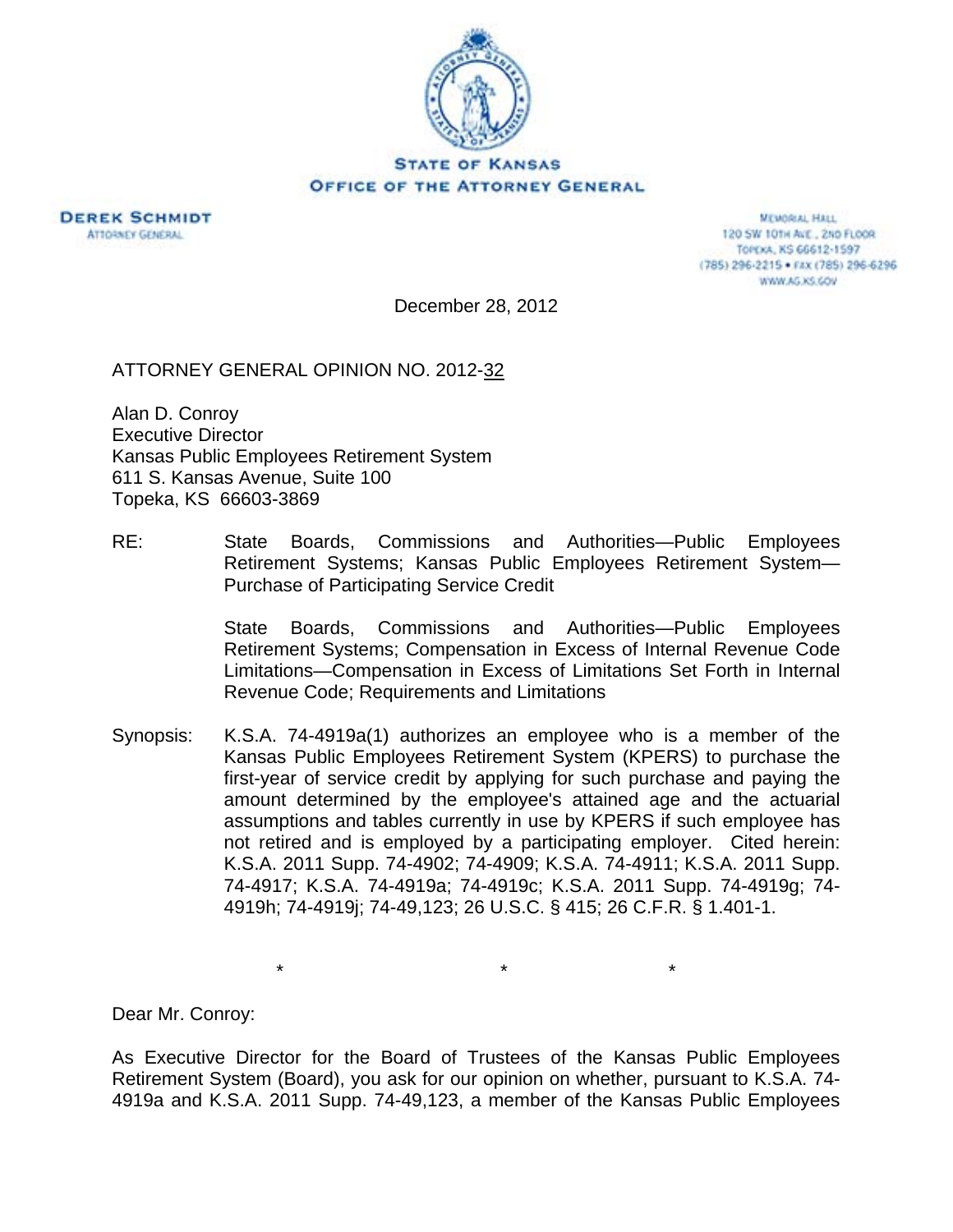Retirement System (KPERS), K.S.A. 74-4901 *et seq*., whose employment with a participating employer<sup>1</sup> began in 2002 can purchase the employee's "year of service" within one month after such employment ended in 2012 for reasons beyond the employee's control. Based on the analysis below, the answer is no.

K.S.A. 74-4911(1) establishes the "year of service" that is at issue. Under K.S.A. 74- 4911(1), a person employed by a KPERS-participating employer becomes a member of KPERS only after completing one year of service with the participating employer.<sup>2</sup> Information submitted with your letter indicates the Board has interpreted language in K.S.A. 2011 Supp. 74-49,123 and K.S.A. 74-4919a as allowing former employees to purchase their first year of participating service credit. Over the past 5 years, the Board has applied its interpretation to more than 50 former employees who were members of KPERS.

We begin by reviewing K.S.A. 2011 Supp. 74-49,123.

## K.S.A. 2011 Supp. 74-49,123

In determining that a former employee may purchase the first-year service credit, the Board relied upon the following language in K.S.A. 2011 Supp. 74-49,123:

(c) In addition to the federal internal revenue code provisions otherwise noted in each retirement plan's law, and in order to satisfy the applicable requirements under the federal internal revenue code, the retirement plans shall be subject to the following provisions, notwithstanding any other provisions of the retirement plan's law:

. . .

(6) Subject to the provisions of this subsection, benefits paid from, and employee contributions made to the retirement plans shall not exceed the maximum benefits and the maximum annual additions, respectively, permissible under section 415 of the federal internal revenue code.

. . .

 $\overline{\phantom{a}}$ 

(C) Effective for permissive service credit contributions made in limitation years beginning after December 31, 1997, if an active member makes one or more contributions to purchase permissive service credit under a retirement plan, then the requirements of this section shall be treated as met only if [one of the two listed conditions are met].

<sup>1</sup> K.S.A. 2011 Supp. 74-4902(24) ("an eligible employer who has agreed to make contributions to

<sup>[</sup>KPERS] on behalf of its employees").<br><sup>2</sup> The legislature amended K.S.A. 74-4911(1) in 2007 so that a person whose employment began on or after July 1, 2009, with a KPERS participating employer became a member on the first day of such employment. L. 2007, Ch. 164, § 14(1); now K.S.A. 2011 Supp. 74-4911(1).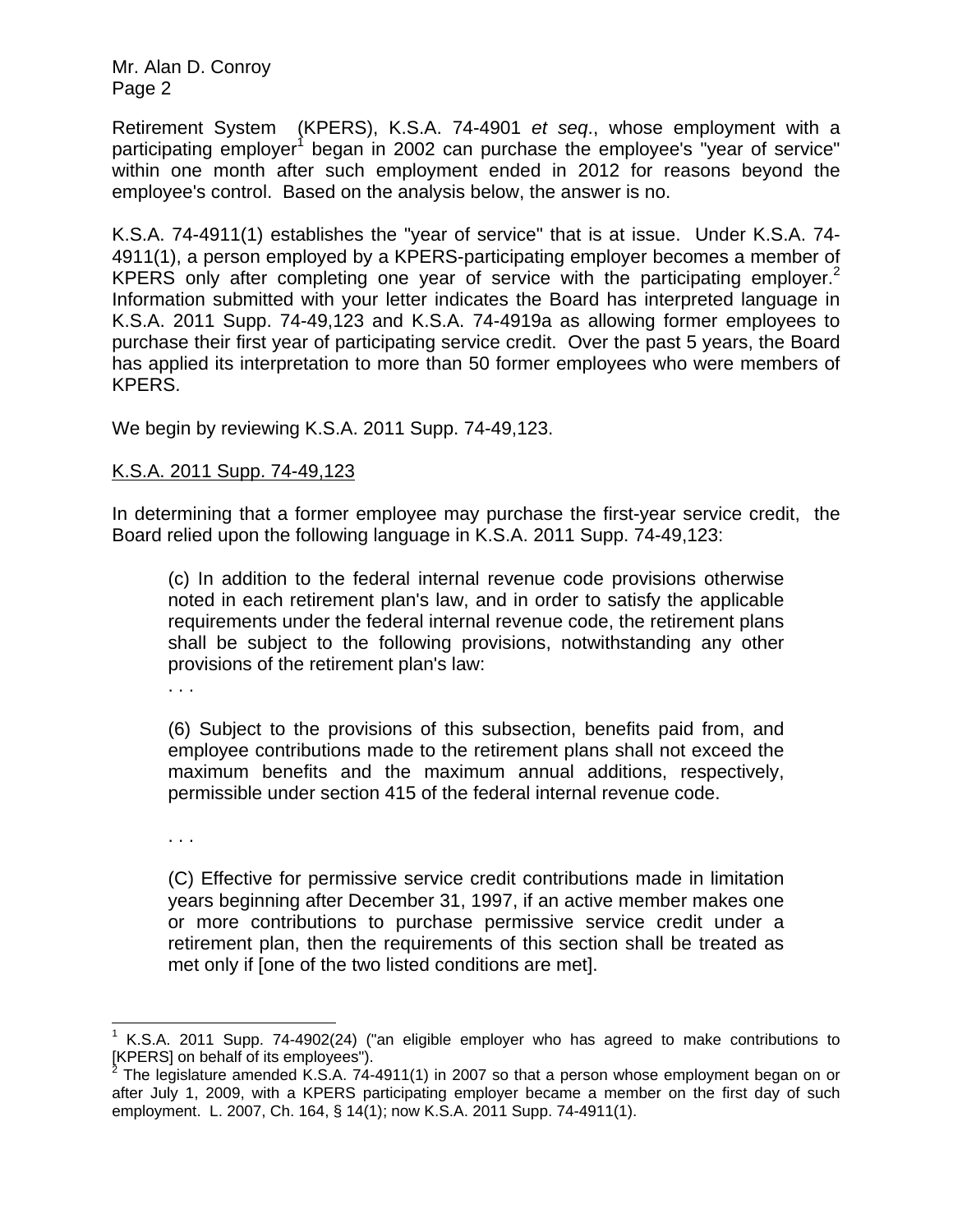. . .

(iii) For purposes of this paragraph, the term "permissive service credit" means service credit:

(a) Specifically recognized by a retirement plan's law for purposes of calculating a member's benefit under that retirement plan;

(b) which such member has not received under a retirement plan; and (c) which such member may receive under a retirement plan's law only by making a voluntary additional contribution, in an amount determined under the retirement plan's law and procedures established by the board, which does not exceed the amount necessary to fund the benefit attributable to such service credit.

You state in your letter that, because K.S.A. 2011 Supp. 74-49,123 lacks a definition for "active member," the Board adopted a policy interpreting "active member." That interpretation includes former employees only if their employment was terminated due to unforeseen circumstances, $3$  their first-year service credit was purchased within 45 days of their employment being terminated, and they had not withdrawn the KPERS contributions or commenced a benefit. You indicate that the rationale for this interpretation of "active member" is the former employee has earned the service credit, the former employee pays both the employer's and employee's contributions to purchase the service credit, and the service credit is calculated by quarters so that a member who works one day into a quarter will receive credit for the entire quarter. These reasons are useful to calculate the former employee's retirement benefit, but none is useful to extend the former employee's ending employment date with the participating employer.

The information you provided also states the Board adopted its interpretation to be consistent with federal law, specifically 26 U.S.C. § 415(n). That provision relates to special rules for the purchase of permissive service credit in a qualified retirement plan. Under federal regulation, a qualified retirement plan "*may* cover former employees as well as present employees and employees who are temporarily on leave.<sup>"4</sup> Thus, a provision authorizing former employees to purchase service credits is discretionary, not mandatory.

The critical point here is the Board did not promulgate its interpretation of K.S.A. 2011 Supp. 74-49,123(c)(6)(C) in a regulation<sup>5</sup> although it has the authority to do so.<sup>6</sup> As a result, the Board's interpretation of "active member" does not have the force of law. $^7$ 

**EXECUTE:**<br><sup>3</sup> The unforeseen circumstances are the employer submitted the necessary documents late; the employee was terminated or laid-off from employment without notice or suffered a serious health condition; the employee's financial institution sent the payment late or an incorrect amount; or (4) the employee and employer are engaged in a settlement agreement for wrongful termination. 4

 <sup>26</sup> C.F.R. § 1.401-1(b)(4). Emphasis added.

<sup>5</sup> *See* Agency 80 of Kansas Administrative Regulations. 6

 $6$  K.S.A. 2011 Supp. 74-4909(2).

<sup>7</sup> *Bruns v. Kansas State Bd. of Technical Professions*, 255 Kan. 728, Syl. 2 (1994) (a state agency's internal policy that "is adopted to govern the agency's enforcement or administration of legislation is a rule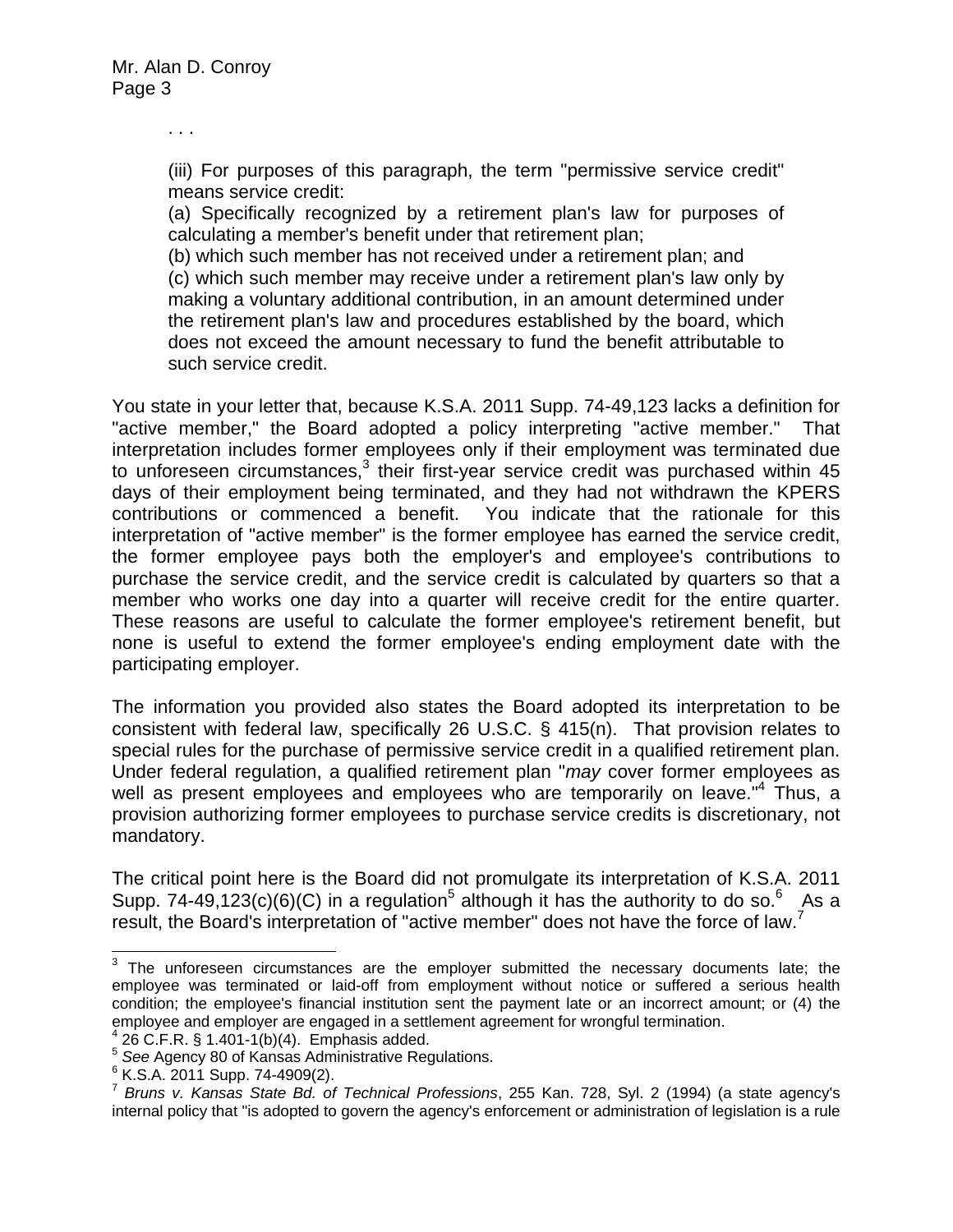Nevertheless, we concur that K.S.A. 2011 Supp. 74-49,123(c)(6)(C) is necessary to the analysis, but not because it refers to an "active member." The question of whether a former employee may purchase the first-year service credit is answered in the definition of "permissive service credit."<sup>8</sup> In other words, a former employee can purchase "permissive service credit" only if the laws governing KPERS "specifically recognize" the purchase of the first-year service credit "for purposes of calculating a member's benefit under that retirement plan," the member has not received the benefit under the plan, and the amount for such purchase is determined by the retirement plan. $9$  Thus, we next review K.S.A. 74-4919a.

## K.S.A. 74-4919a

The Board relied upon the following language in K.S.A. 74-4919a(1):

An employee of a participating employer who becomes a member as provided in K.S.A. 74-4911 and amendments thereto, after completion of one year of continuous employment as therein provided may purchase participating service credit for such year of employment by making application therefor. Such application and payment may be made at any time after the employee becomes a member and continues to be employed by a participating employer.

You state that the Board has interpreted the above language the same as it has interpreted the term "active member" in K.S.A. 2011 Supp. 74-49,123(c)(6)(C). Thus, the Board interprets K.S.A. 74-4919a(1) to include former employees if they meet the conditions discussed in the above analysis of K.S.A. 2011 Supp. 74-49,123(c)(6)(C).

Like its interpretation of "active member," the Board did not adopt its interpretation of K.S.A. 74-4919a(1) in a regulation;<sup>10</sup> thus, it has no force of law.<sup>11</sup> Even if it had adopted such a regulation, it appears the interpretation conflicts with the clear language of K.S.A. 74-4919a(1).<sup>12</sup> The second sentence requires the employee to be a member of KPERS *and* "to be employed by a participating employer" when the application and payment is submitted. The requirement of current employment is consistent with the definition of an "employee,"<sup>13</sup> which is the focus of these two sentences in K.S.A. 74-4919a(1). Because the above language is clear and unambiguous, it does not need

 $\overline{\phantom{a}}$ 

or regulation as a matter of law under [K.S.A. 2011 Supp. 77-415(c)(4) of the Kansas Rules and Regulations Filing Act] and to be effective must be filed and published as a rule or regulation").

 $8$  The definition of "permissive service credit" in K.S.A. 2011 Supp. 74-49,123(c)(6)(C)(iii)(a)-(c) is nearly identical to the definition of the same phrase in federal law. See 26 U.S.C. § 415(n)(3)(A).  $\frac{9}{5}$  K.S.A. 2011 Supp. 74-49.123(c)(6)(C)(iii)(a).

<sup>&</sup>lt;sup>10</sup> Supra, note 4.<br><sup>11</sup> Supra, note 5.<br><sup>12</sup> 255 Kan. at 735 (a regulation cannot contravene or nullify a controlling statutory enactment).<br><sup>13</sup> K.S.A. 2011 Supp. 74-4902(14) (the person's employment with a participating e or temporary and requires at least 1,000 hours of work per year).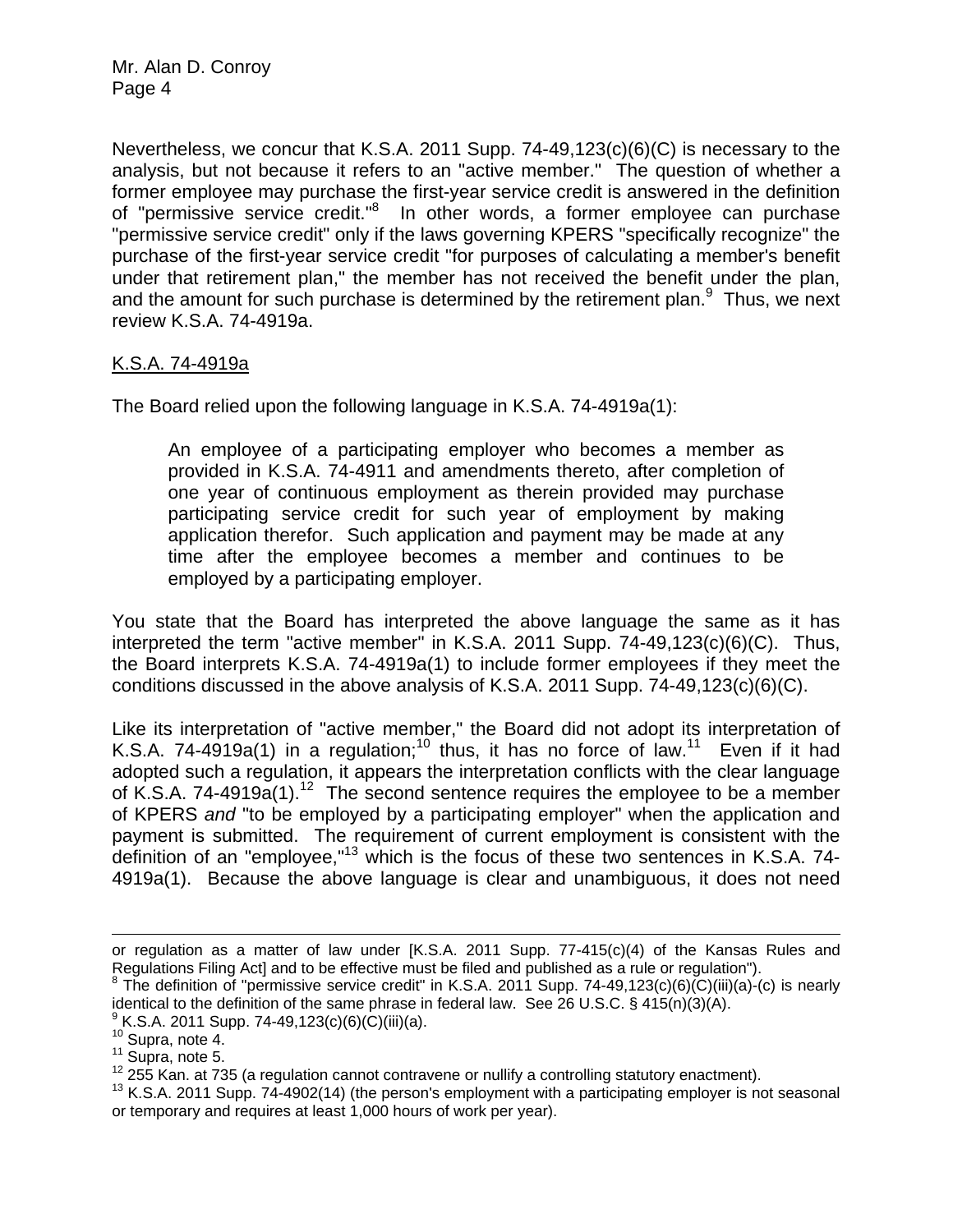interpretation.<sup>14</sup> When employment terminates, so has the authority to purchase the first-year service credit. However, our analysis does not end here.

The third sentence in K.S.A. 74-4919a(1) uses the word "member," not "employee." We question whether the third sentence modifies the first two sentences or has independent meaning. It states:

Any member of the system who has not retired may purchase, subject to the provisions of K.S.A. 74-49,123 and amendments thereto, such service credit by paying the then present value of the retirement benefits based on such service by means of a single lump-sum payment in the amount determined by the actuary using the member's attained age and the actuarial assumptions and tables currently in use by this retirement system.

A "member" is defined as:

an eligible employee who is in the system and is making the required employee contributions; *any former employee who has made the required contributions to the system and has not received a refund if such member is within five years of termination of employment with a participating employer; or any former employee who has made the required contributions to the system, has not yet received a refund and has been granted a vested benefit*. 15

Effective July 1, 2009, KPERS members who had completed five years of credited service at the date of termination were automatically vested in KPERS if the member did not withdraw the accumulated contributions prior to the commencement of retirement benefit payments.<sup>16</sup> Under the factual scenario you submitted, even though no longer employed by a participating employer, the former employee was a "member" as he was within 5 years of his termination date, had not received a refund of contributions, and had vested in KPERS.

To determine whether the third sentence in K.S.A. 74-4919a modifies the preceding two sentences or is a separate provision that expands eligibility to purchase the first-year service credit to former employees who are "members," we follow the rules of statutory construction used by the courts. The fundamental rule is to give effect to the intent of the legislature as expressed in the statute's language. If the language of a statute is plain and unambiguous, courts must apply that language rather than determine what the law should or should not be, speculate as to legislative intent, add something not readily found in the statute, or resort to canons of statutory construction.<sup>17</sup> However, where a

 $\overline{\phantom{a}}$ 

<sup>14</sup> *Martin v. Kansas Dept. of Revenue*, 285 Kan. 625, 629 (2008) (when the language in a statute is clear and unambiguous, there is no need for interpretation).<br><sup>15</sup> K.S.A. 2011 Supp. 74-4902(21) (emphasis added).

<sup>&</sup>lt;sup>16</sup> K.S.A. 2011 Supp. 74-4917(2).<br><sup>17</sup> Higgins v. Abilene Machine, Inc., 288 Kan. 359, 361-62 (2009).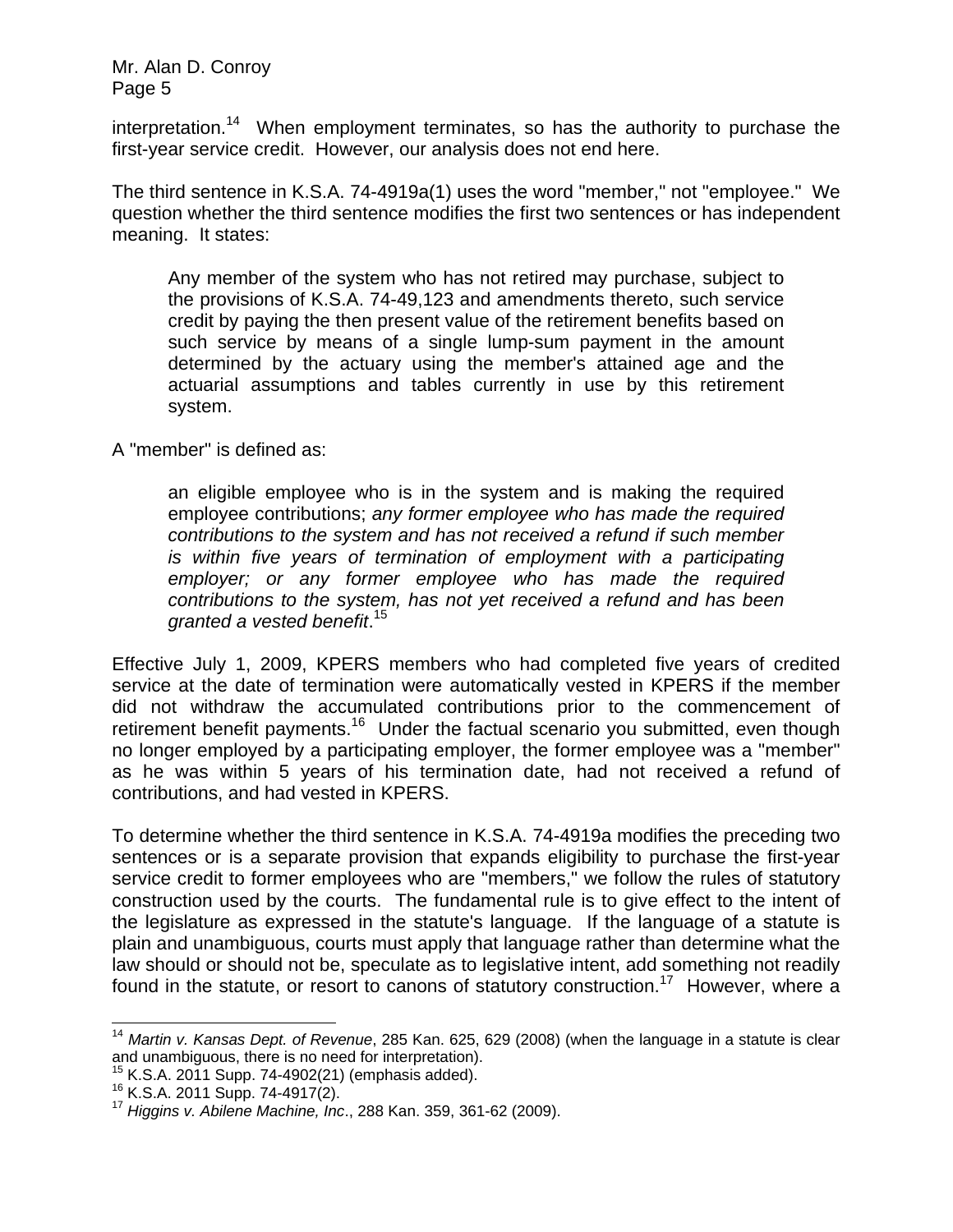plain reading of the statute results in an ambiguity or a lack of clarity, statutory construction is necessary. In such instances, we examine other evidence of legislative intent such as legislative history and canons of statutory construction.<sup>18</sup> Courts also determine legislative intent for a statutory provision from a general consideration of the entire act; in doing so, different provisions are reconciled to make them harmonious if possible.<sup>19</sup>

K.S.A. 74-4919a was enacted in 1971.<sup>20</sup> That original provision had only two sentences. The first sentence provided that an employee who was a KPERS member could purchase the first-year service credit if the employee applied for such purchase and paid to KPERS "a lump sum amount equivalent to four percent (4%) of compensation paid to such member for personal services during said year by said participating employer."<sup>21</sup> The second sentence required the application and payment to "be made at any time after the employee becomes a member *and continues to be employed by a participating employer*."22 Thus, the initial version of K.S.A. 74-4919a required employment with a participating employer at the time of purchase and established the amount that the employee paid for the purchase.

The amendments pertinent to our discussion occurred in 1995. None of the legislative history indicates that the legislature intended to expand K.S.A. 74-4919a(1) so that former employees who were KPERS members could purchase the first-year of service credit.<sup>23</sup> The legislative history instead shows that the Board requested that payments for service credit purchases be changed from the method based on a percentage of the employee's compensation to a method using actuary tables.<sup>24</sup> As a result, the legislature amended K.S.A. 74-4919a(1) by deleting the language in the first sentence regarding the computation of the purchase amount and adding the third sentence regarding the computation of the purchase amount based upon the present value of the retirement benefits, the member's current age, and actuary tables.<sup>25</sup> The legislature also amended other KPERS statutes requiring the Board to use the actuarial method to determine the amount for purchasing prior service credits.<sup>26</sup>

Based upon the legislative history, the third sentence does not expand eligibility to purchase the first-year service credit to former employees who are "members." Rather, it addresses compliance with K.S.A. 2011 Supp.  $74-49,123(c)(6)(c)(iii)$ . As noted

<sup>21</sup> *Id.*<br><sup>22</sup> *Id.* (emphasis added).

 $^{25}$  L. 1995, Ch. 267, § 11.

 $18$  *Id.* at 362.

<sup>&</sup>lt;sup>19</sup> *Redd v. Kansas Truck Center*, 291 Kan. 176, 195 (2010).<br><sup>20</sup> L. 1971, Ch. 253, § 1.

<sup>&</sup>lt;sup>23</sup> Minutes, House Committee on Appropriations, March 9, 1995; Minutes, Senate Committee on Ways and Means, March 24, 1995; and *Minutes*, Senate Committee on Ways and Means, March 30, 1995. 24 *Minutes*, House Committee on Appropriations, March 9, 1995, Attachment 6-2; *Minutes*, Senate

Committee on Ways and Means, March 24, 1995, Attachment 6-2; and *Minutes*, Senate Committee on Ways and Means, March 30, 1995, Attachments 5-2 and 7.

<sup>26</sup> *See* L. 1995, Ch. 267, §11(1) and (3) (now K.S.A. 74-4919a[1] and [3]); § 12 (now K.S.A. 74-4919c); § 14(2) (now K.S.A. 2011 Supp. 74-4919g[2]); § 15(1) (now K.S.A. 2011 Supp. 74-4919h[1]); and § 16(1) (now K.S.A. 2011 Supp. 74-4919j[1]).